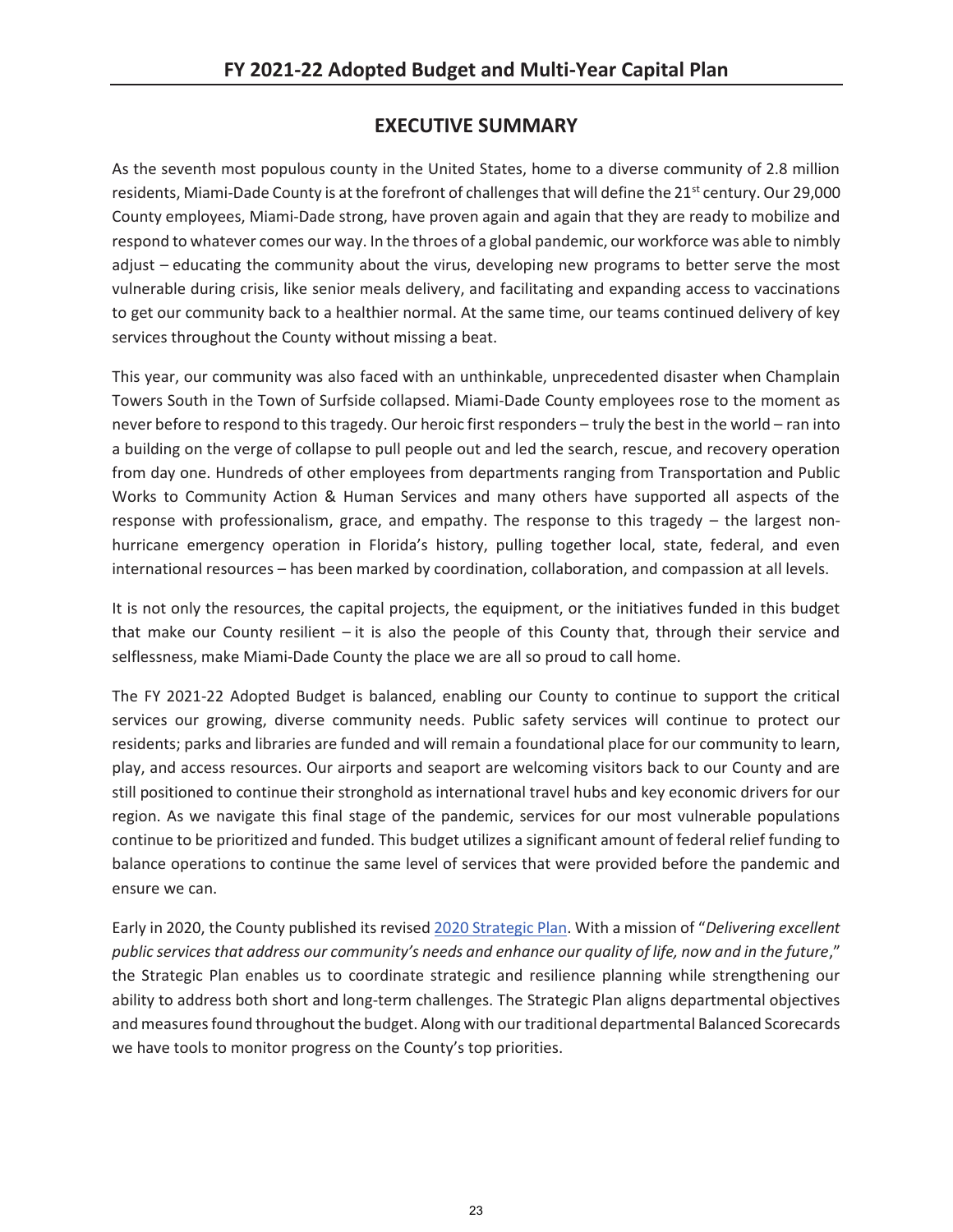Throughout 2021, the County engaged in a significant public engagement effort through the Mayor's Thrive305 initiative, with a formal plan released in November 2021. Thousands of community participants from all walks of life and all corners of the County provided input via a survey as well as online and inperson workshops. This broad and wide-ranging input will form the basis from which the County will revisit its Strategic Plan to ensure we can address emerging priorities.

Some of the priorities we identified through community feedback center on four central themes: Economy, Environment, Equity and Engagement – otherwise referred to as the 4Es.



To fully recover from the COVID-19 pandemic, Miami-Dade County government is committed to taking proactive steps to promote economic development and diversify and grow our local economy. This will help ensure a recovery that is sustainable and shared by families across our community. By supporting key industries and investing in our workforce, we can continue to grow a dynamic, resilient economy that will build greater prosperity for future generations. Environmental stewardship and preparation for the impacts of climate change and sea level rise are critical needs for our long-term wellbeing, and resilience – a hallmark of our budgets in the past – continues as a major theme. We have also learned during these challenging times that we have much we can do to foster a more equitable community where all families and businesses can survive hard times and continue to thrive. And by making it easier for residents to participate in their government and listening to all our community's diverse voices, we can make sure we are delivering services that address our residents' needs and priorities. Many initiatives related to the 4Es have been identified and are displayed in the section called *The FY 2021-22 Adopted Budget* and in Appendix W.

In addition, , initiatives that are specifically targeted towards our resilience efforts are notated with a leaf emoji ( $\bullet$ ). Details regarding individual departmental budgets may be found in Volumes 2 and 3. Volume 1 includes summary information, including Appendix B and C which lists all the efforts outlined in the Adopted Budget. Most of what we do as local government is to promote the sustainability and resilience of our community. The operating budget includes \$766.730 million in expenditures specifically targeted toward resilience efforts. In FY 2021-22, we anticipate spending more than \$3.375 billion of the total \$3.484 billion in capital projects dedicated to community resiliency in the capital plan. The multi-year total for all resiliency projects is \$26.865 billion.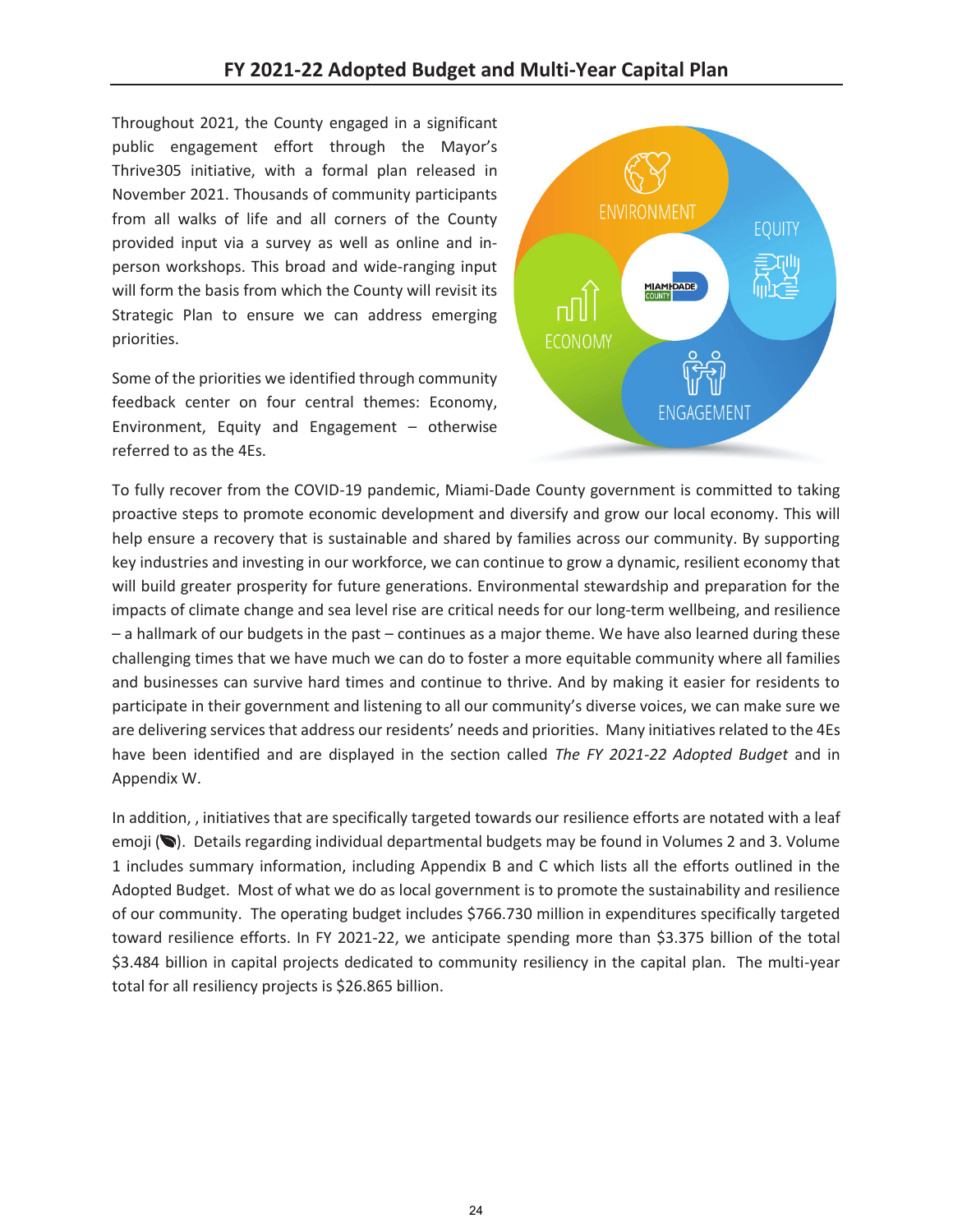| FY 2021-22 Adopted Budget       | \$9.302 billion  |
|---------------------------------|------------------|
| <b>Adopted Capital Budget</b>   | \$3.484 billion  |
| <b>Adopted Operating Budget</b> | \$5.818 billion  |
| <b>Proprietary Budget</b>       | \$2.990 billion  |
| <b>Tax-Supported Budget</b>     | \$2.828 billion  |
| <b>Multi-Year Capital Plan</b>  | \$27.042 billion |
| <b>Unmet Operating Needs</b>    | \$70.3 million   |
| Unfunded Capital Projects       | \$17.335 billion |

The FY 2021-22 Adopted Budget is balanced using the same operating tax (millage) rates as adopted for FY 2020-21 and after the application of the American Rescue Plan Act (ARPA), is two percent higher than the FY 2020-21 Adopted Budget. The countywide debt service millage rate is 0.0295 mills higher than the adopted for FY 2020-21. The chart below illustrates the combined tax (millage) rates for the last 10 years.



**Countywide, Fire Rescue District, Library, and UMSA Operating Millages and Voted Debt Millages**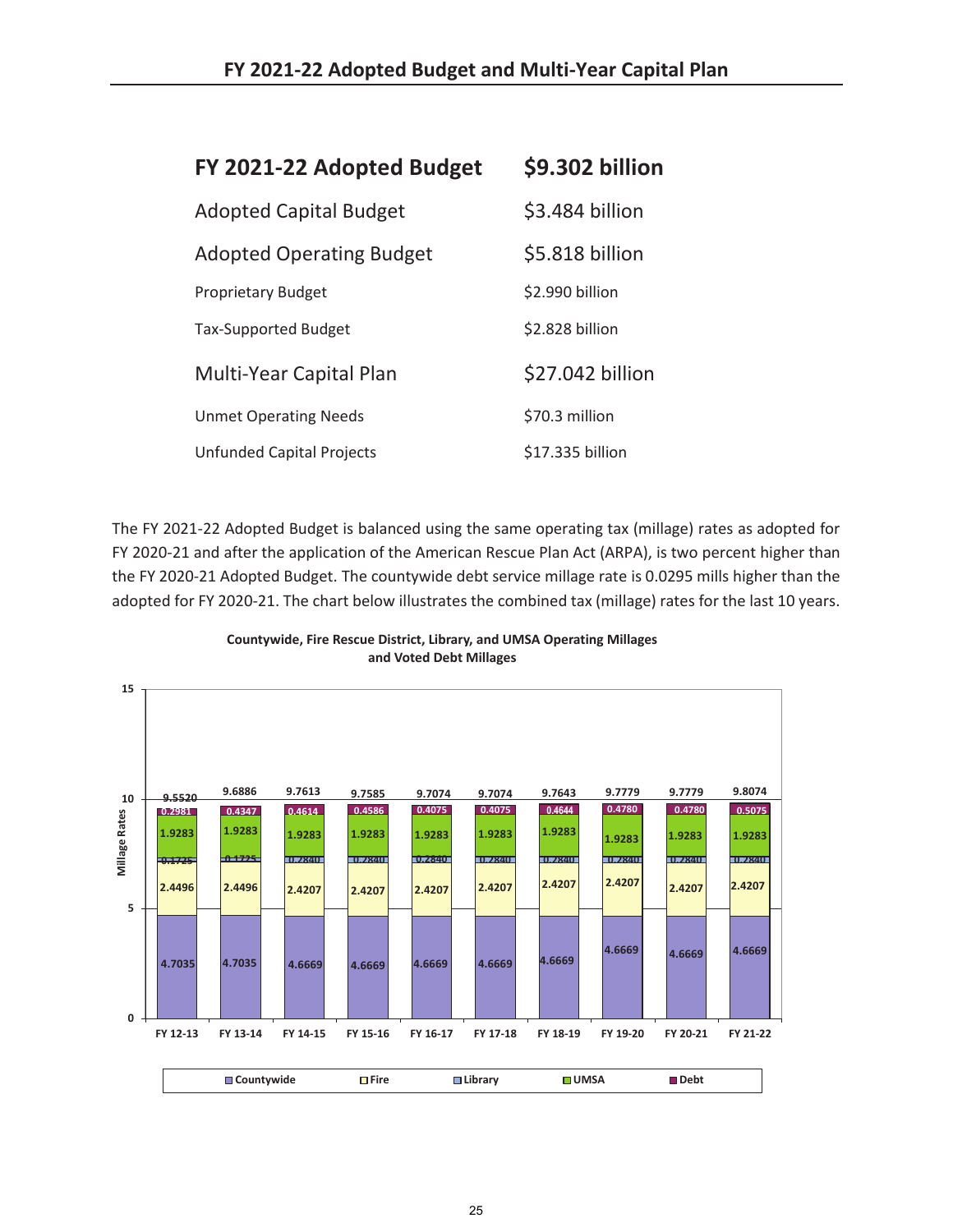Over the last nine years, Miami-Dade County has reduced taxes, reduced the County workforce and consolidated the County departments by almost half, all while maintaining service levels and keeping the price of government at historic lows. The chart below is both a simple and a compelling illustration of that progress. The "price of government" is a calculation that measures the cost of our general fund against our population, adjusted for inflation. Today, even with the enhancements we have put into place, our residents continue to pay a lower per capita cost than the average for the past 20 years.



## **Price of Government**

The FY 2021-22 Adopted Budget adds 718 positions, with a net change of 713 more positions than the FY 2020-21 Adopted Budget. 291 of these are full-time positions created by converting part-time hours to more stable full-time positions. The remainder of the positions are not only to enhance some services but are required to manage board adopted initiatives, capital projects and grant funded programs. The table on the next page summarizes the budget and position changes by department.

These volumes reflect our efforts towards resilience and provide context for the relationship between the annual budget, individual departmental business plans, the new Strategic Plan and the Resilient 305 strategy. The FY 2021-22 Adopted Budget sets forth specific goals and measurable objectives for the upcoming fiscal year and anticipated one-year results within each departmental narrative.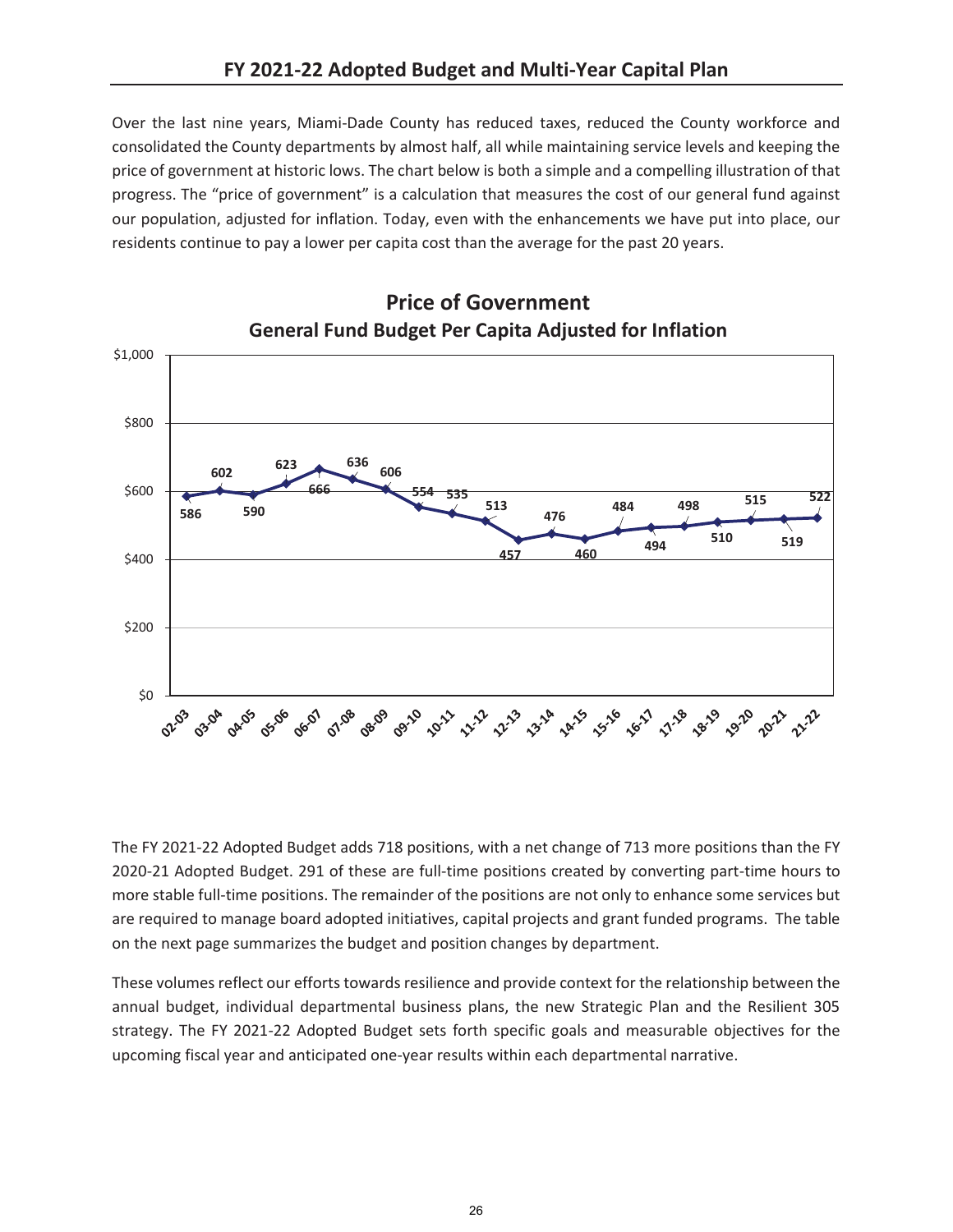Also included is an overall five-year financial forecast for our tax-supported funds and major proprietary enterprises. The five-year financial forecast is not intended to be a multi-year budget, but rather a fiscal outlook based on current economic growth assumptions, state legislation and anticipated cost increases. The forecast reflects continuation of the adopted levels of service and does not include a contribution to the Emergency Contingency Reserve. Because of an anticipated slowdown in property tax value growth and an imposed increase in the General Fund contribution to transit operations in future years, this forecast is no longer balanced for the General Fund beginning in FY 2024-25. It continues to remain true that in the coming months and years, difficult decisions will have to be made as we develop solid plans for the future of public transportation efforts, the establishment of voter approved constitutional offices and the future of our collection and disposal of garbage and trash.